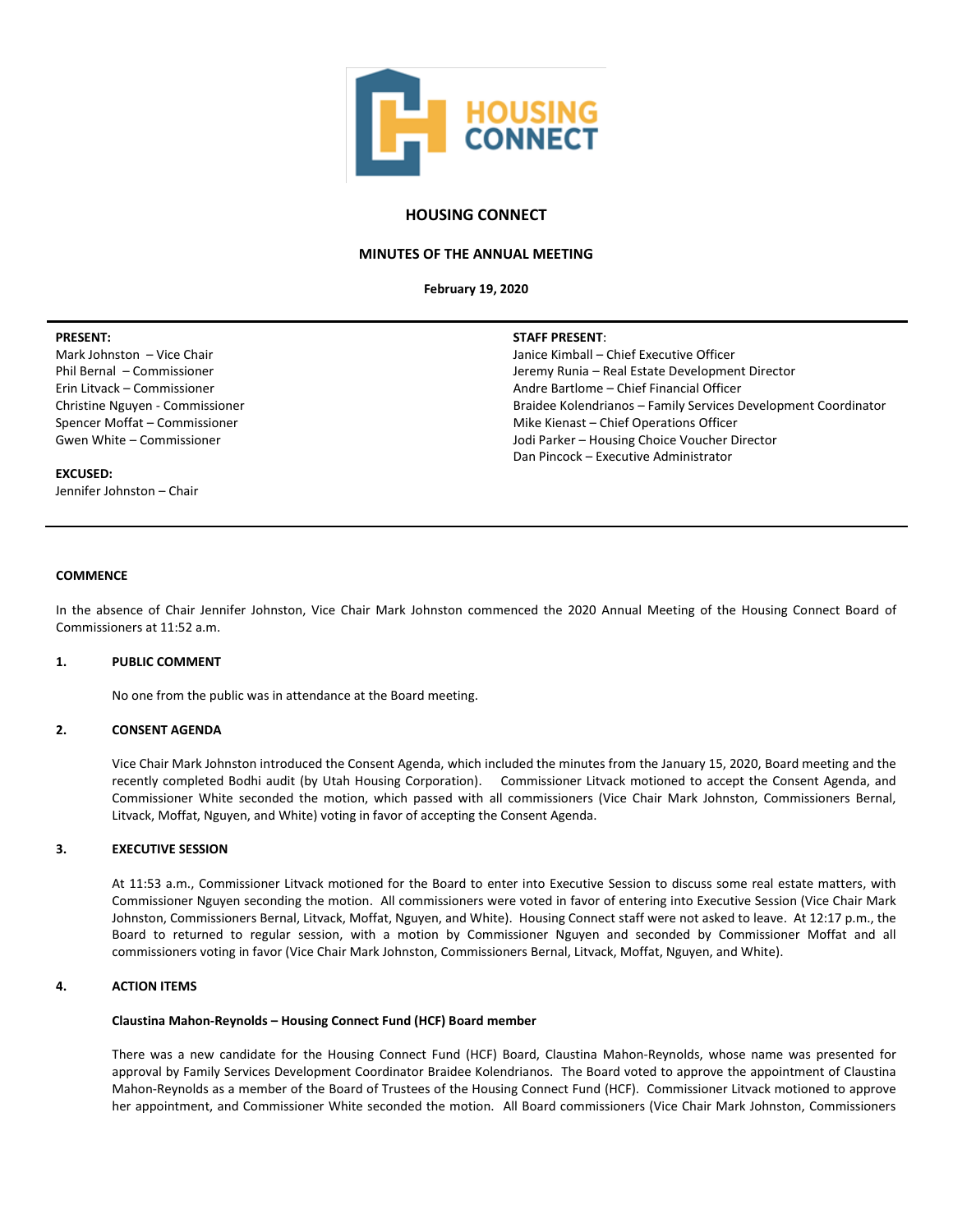Bernal, Litvack, Moffat, Nguyen, and White) present voted in favor of the appointment.

### **RAD conversion resolutions**

For the three Rental Assistance Demonstration (RAD) conversion resolutions, Housing Connect CEO Janice Kimball explained that the agency wanted each property to be independent from the other properties, so that if Housing Connect wanted to do something to one of the properties, it wouldn't have to untangle it from the others. Therefore, each property was separated into its own resolution.

Housing Connect Real Estate Development Director Jeremy Runia informed the Board that the conversions for the three properties (Academy Park, Cyprus Park, and Kearns Mountain View) are anticipated to close on Friday, March 12. The conversion allows for the ability to add debt to the properties, whereas now they have no debt. He added that Housing Connect will need to set aside \$563,000 of capital funds into a replacement fund (to be drawn down for capital improvements), which will be coupled with a 20-year look ahead (in terms of capital needs for the next 20 years). Other capital from operations (such as Section 8 subsidies) will be required to be placed in the reserve, thus bolstering the reserve. The resolutions, he said, authorize CEO Janice Kimball to make the conversions.

CFO Andre Bartlome reviewed the financing. He said that with another round of funding this year the agency should receive approximately \$1.2 million (and currently there is just over half a million dollars in operating funds reserve). He said, with all assumptions, Housing Connect will still have around \$13 million to be used partly to fund future RAD deals and also to build new development projects.

## - **Resolution #989: Conversion of Academy Park from Public Housing to Project-Based Section 8 Project under RAD**

Commissioner White motioned to approve the resolution, and Commissioner Nguyen seconded the motion, which passed with all commissioners (Vice Chair Mark Johnston, Commissioners Bernal, Litvack, Moffat, Nguyen, and White) present voting in favor, and Resolution #989 (Conversion of Academy Park from Public Housing to Project-Based Section 8 Project under RAD) was approved.

### - **Resolution #990: Conversion of Cyprus Park from Public Housing to Project-Based Section 8 Project under RAD**

Commissioner Bernal motioned to approve the resolution, and Commissioner White seconded the motion, which passed with all commissioners (Vice Chair Mark Johnston, Commissioners Bernal, Litvack, Moffat, Nguyen, and White) present voting in favor, and Resolution #990 (Conversion of Cyprus Park from Public Housing to Project-Based Section 8 Project under RAD) was approved.

#### - **Resolution #991: Conversion of Kearns Mountain View from Public Housing to Project-Based Section 8 Project under RAD**

Commissioner Litvack motioned to approve the resolution, and Commissioner Moffat seconded the motion, which passed with all commissioners (Vice Chair Mark Johnston, Commissioners Bernal, Litvack, Moffat, Nguyen, and White) present voting in favor, and Resolution #991 (Conversion of Kearns Mountain View from Public Housing to Project-Based Section 8 Project under RAD) was approved.

## **5. CEO's REPORT**

Housing Connect CEO Janice Kimball gave a verbal report to the Board. She informed the commissioners that Columbus Community Center, Housing Connect's partner for The Hub of Opportunity, will be holding a Ribbon Tying ceremony. The event will take place on Wednesday, May 20, at 11:00 a.m., at The Hub.

The Utah Preservation Fund invited Housing Connect to be a founding member of the organization. As part of that invitation, the Fund asked for \$2 million, which Housing Connect is not able to provide (due to HUD restrictions and limitations). As a result, Housing Connect will not be a founding member.

For the disposition, 31 of 44 homes are now vacant. The agency is waiting for the purchase agreement to be signed at the next West Valley City Council meeting. The first 16 homes should be transferred to CDCU.

Housing Connect is watching State Senate Bill 39.

The President's budget has been released, and it is not looking good for housing. Congress, however, does not always follow the President's budget.

## **6. HOMELESS PREFERENCE DISCUSSION**

The Board held a long and lengthy discussion on homeless preferences. Vice Chair Mark Johnston proposed that the vacant units in the properties which Housing Connect has direct control over for PSH would be provided to the Continuum of Care's Coordinated Entry